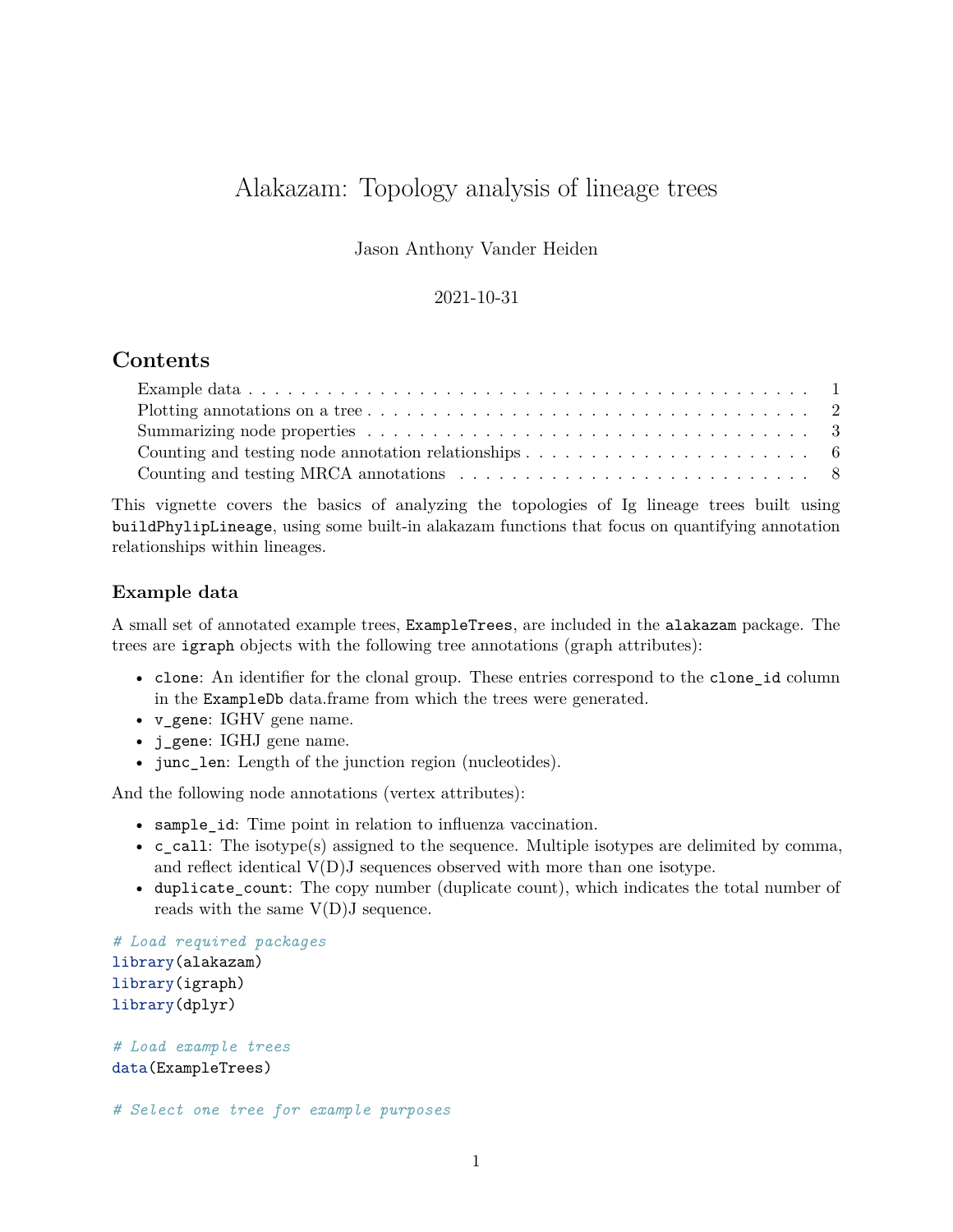```
graph <- ExampleTrees[[24]]
# And add some annotation complexity to the tree
V(\text{graph})$sample_id[c(2, 7)] <- "-1h"
V(\text{graph})c_{cal1}[c(2, 7)] <- "IGHM"
```

```
# Make a list of example trees excluding multi-isotype trees
graph_list <- ExampleTrees[sapply(ExampleTrees, function(x) !any(grepl(",", V(x)$c_call)))]
```
#### <span id="page-1-0"></span>**Plotting annotations on a tree**

There are many options for configuring how an igraph object is plotted which are helpful for visualizing annotation topologies. Below is an extensive example of how to plot a tree by configuring the colors, labels, shapes and sizes of different visual elements according to annotations embedded in the graph.

```
# Set node colors
V(\text{graph})$color[V(\text{graph})$sample_id == "-1h"] <- "seagreen"
V(graph)$color[V(graph)$sample_id == "+7d"] <- "steelblue"
V(\text{graph})$color[V(\text{graph})$name == "Germline"] <- "black"
V(graph)$color[grepl("Inferred", V(graph)$name)] <- "white"
# Set node labels
V(graph)$label <- paste(V(graph)$sample_id, V(graph)$c_call, sep=", ")
V(\text{graph})$label[V(\text{graph})$name == "Germline"] <- ""
V(graph)$label[grepl("Inferred", V(graph)$name)] <- ""
# Set node shapes
V(graph)$shape <- "crectangle"
V(\text{graph})$shape[V(\text{graph})\name == "Germline"] <- "circle"
V(graph)$shape[grepl("Inferred", V(graph)$name)] <- "circle"
# Set node sizes
V(\text{graph})$size <- 60
V(\text{graph})$size[V(graph)$name == "Germline"] <- 30
V(graph)$size[grepl("Inferred", V(graph)$name)] <- 15
# Remove large default margins
par(max=c(0, 0, 0, 0) + 0.05)# Plot the example tree
plot(graph, layout=layout_as_tree, vertex.frame.color="grey",
     vertex.label.color="black", edge.label.color="black",
     edge.arrow.mode=0)
# Add legend
legend("topleft", c("Germline", "Inferred", "-1h", "+7d"),
       fill=c("black", "white", "seagreen", "steelblue"), cex=0.75)
```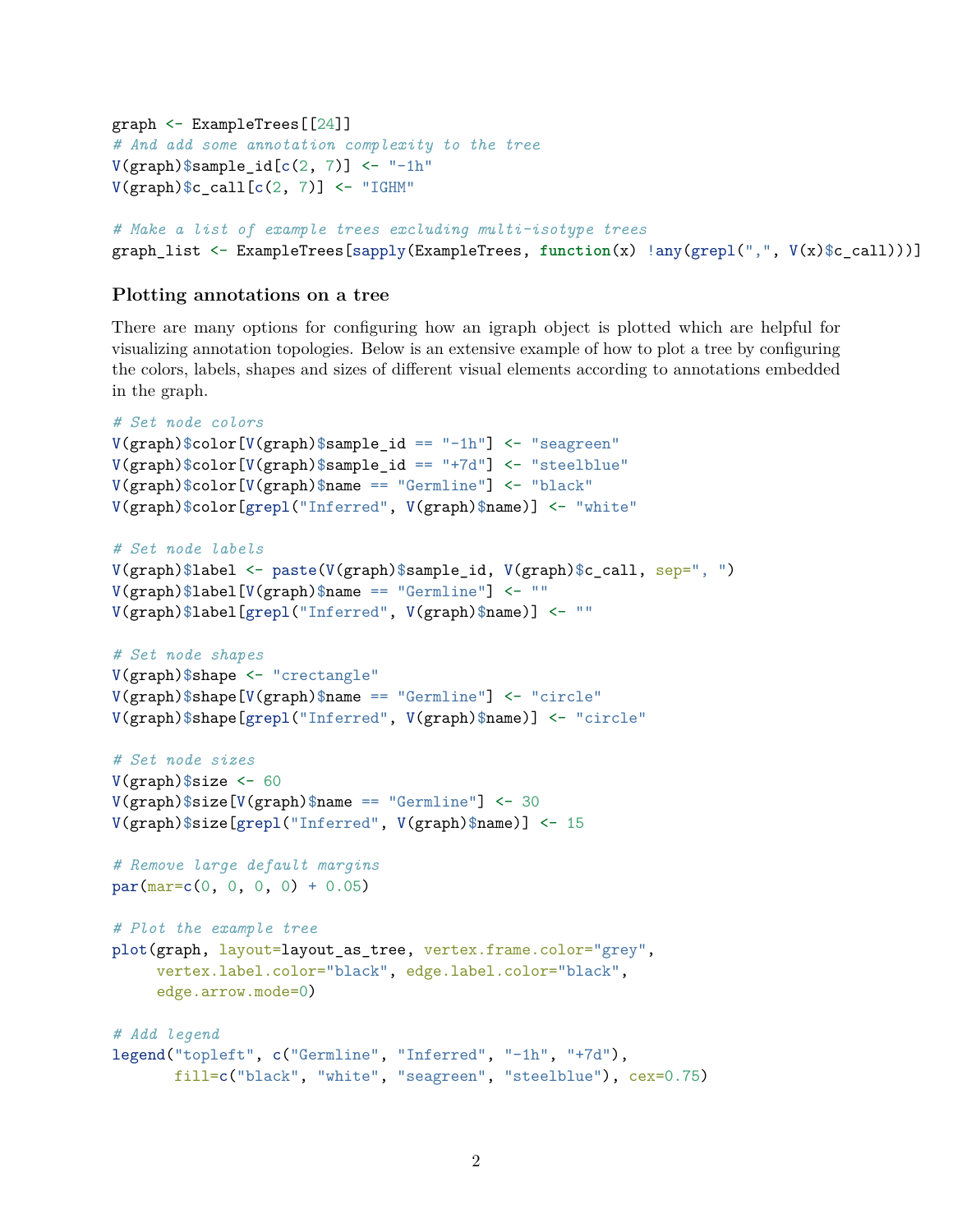

## <span id="page-2-0"></span>**Summarizing node properties**

Various annotation dependent node statistics can be calculated using the summarizeSubtrees and getPathLengths functions. getPathLengths calculates distances from the root (germline) *to child nodes*, whereas summarizeSubtrees calculates paths and subtree statistics *from child nodes*.

## **Calculating distance from the germline**

To determine the shortest path from the germline sequence to any node, we use getPathLengths, which returns the distance both as the number of "hops" (steps) and the number of mutational events (distance).

```
# Consider all nodes
getPathLengths(graph, root="Germline")
```

| ##   |                     |                | name steps distance |
|------|---------------------|----------------|---------------------|
| ## 1 | Inferred1           | 1              | 20                  |
|      | ## 2 GN5SHBT04CW57C | 2              | 26                  |
| ##3  | Inferred2           | 3              | 28                  |
|      | ## 4 GN5SHBT08I7RKL | 4              | 29                  |
|      | ## 5 GN5SHBT04CAVIG | 5              | 30                  |
| ## 6 | Germline            | 0              | $\Omega$            |
|      | ## 7 GN5SHBT01D6XOW | $\mathfrak{D}$ | 22                  |
|      | ## 8 GN5SHBT06H7TQD | 6              | 31                  |
|      | ## 9 GN5SHBT05HEG2J | 4              | 33                  |

Note, the STEPS counted in the above example include traversal of inferred intermediates. If you want to exclude such nodes and consider only nodes associated with observed sequences, you can specify an annotation field and value that will be excluded from the number of steps. In the example below we are excluding NA values in the c\_call annotation (field="c\_call", exclude=NA).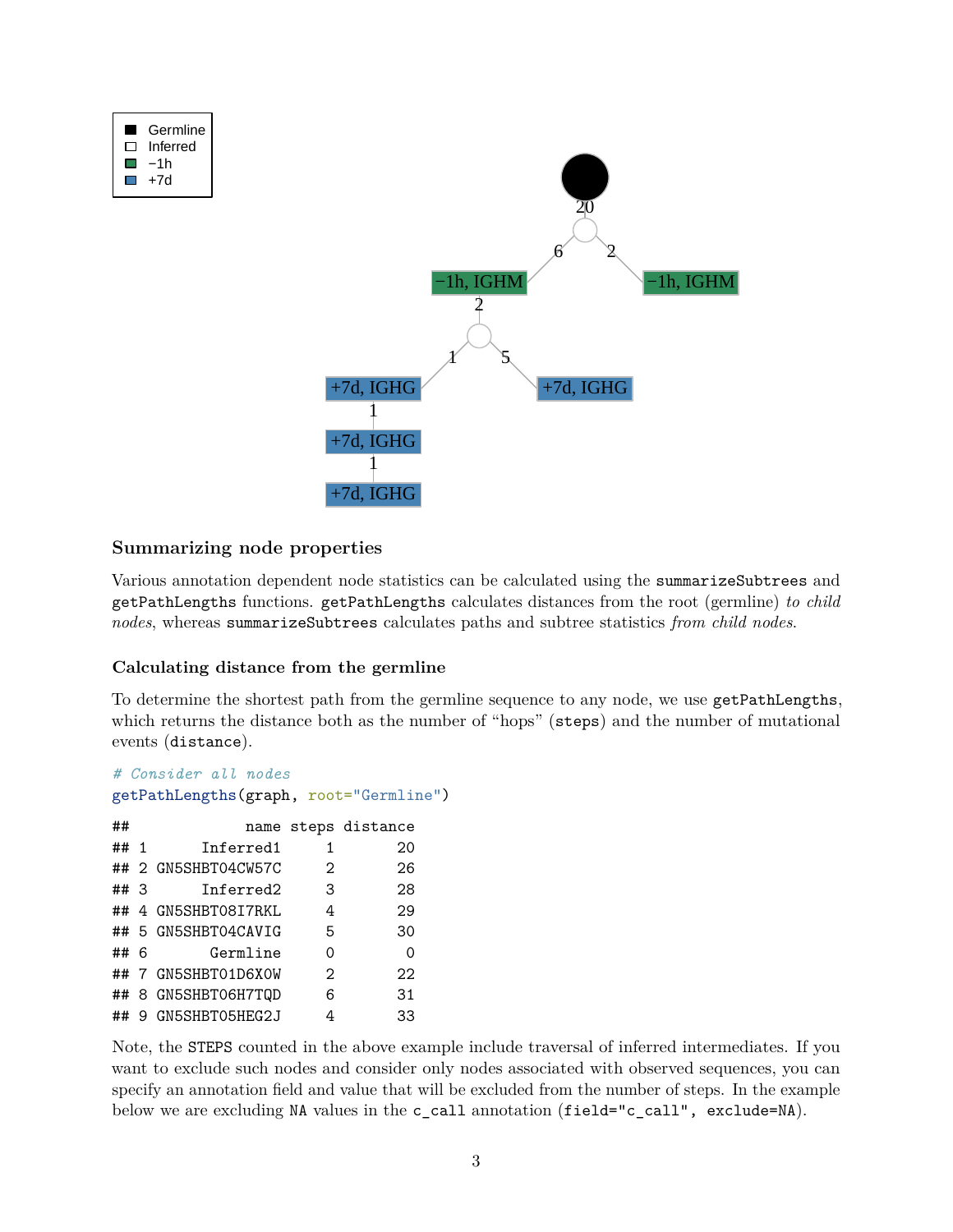*# Exclude nodes without an isotype annotation from step count* getPathLengths(graph, root="Germline", field="c\_call", exclude=NA)

| ##   |                     |               | name steps distance |
|------|---------------------|---------------|---------------------|
| ## 1 | Inferred1           | Ω             | 20                  |
|      | ## 2 GN5SHBT04CW57C | 1             | 26                  |
| ##3  | Inferred2           | 1             | 28                  |
|      | ## 4 GN5SHBT08I7RKL | $\mathcal{D}$ | 29                  |
|      | ## 5 GN5SHBT04CAVIG | З             | 30                  |
| ## 6 | Germline            | Ω             | 0                   |
|      | ## 7 GN5SHBT01D6XOW | 1             | 22                  |
|      | ## 8 GN5SHBT06H7TQD | 4             | 31                  |
| ##   | 9 GN5SHBT05HEG2J    | 2             | 33                  |

Note, steps has changed with respect to the previous example, but distance remains the same.

#### **Calculating subtree properties**

The summarizeSubtrees function returns a table of each node with the following properties for each node:

- name: The node identifier.
- parent: The identifier of the node's parent.
- outdegree: The number of edges leading from the node.
- size: The total number of nodes within the subtree rooted at the node.
- depth: The depth of the subtree that is rooted at the node.
- pathlength: The maximum path length beneath the node.
- outdegree\_norm: The outdegree normalized by the total number of edges.
- size\_norm: The size normalized by the total tree size.
- depth\_norm: The depth normalized by the total tree depth.
- pathlength\_norm: The pathlength normalized by the longest path.

The fields=c("sample\_id", "c\_call") argument in the example below simply defines which annotations we wish to retain in the output. This argument has no effect on the results, in constast to the behavior of getPathLengths.

```
# Summarize tree
df <- summarizeSubtrees(graph, fields=c("sample_id", "c_call"), root="Germline")
print(df[1:4])
```

| ##   |   |                  | name sample_id c_call |             | parent         |
|------|---|------------------|-----------------------|-------------|----------------|
| ## 1 |   | Inferred1        | $<$ NA $>$            | $<$ NA $>$  | Germline       |
| ##   |   | 2 GN5SHBT04CW57C | $-1h$                 | IGHM        | Inferred1      |
| ## 3 |   | Inferred2        | $<$ NA $>$            | $<$ NA $>$  | GN5SHBT04CW57C |
| ##   | 4 | GN5SHBT08I7RKL   | $+7d$                 | IGHG        | Inferred2      |
| ##   |   | 5 GN5SHBT04CAVIG | $+7d$                 | IGHG        | GN5SHBT08I7RKL |
| ## 6 |   | Germline         | $<$ NA $>$            | $<$ NA $>$  | $<$ NA $>$     |
| ##   | 7 | GN5SHBT01D6X0W   | $-1h$                 | IGHM        | Inferred1      |
| ##   | 8 | GN5SHBT06H7TQD   | $+7d$                 | <b>TGHG</b> | GN5SHBT04CAVIG |
| ##   | 9 | GN5SHBT05HEG2J   | $+7d$                 | IGHG        | Inferred2      |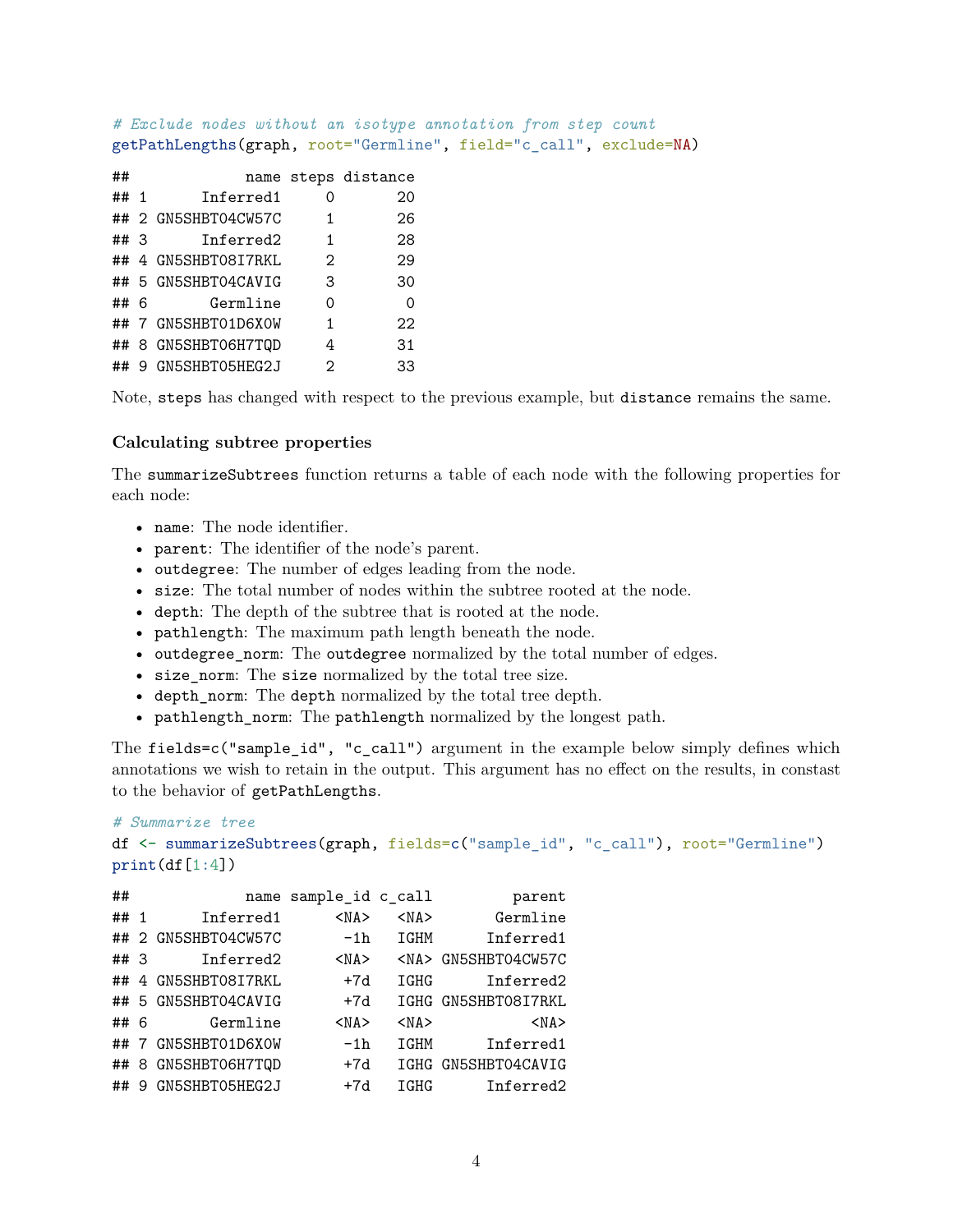#### $print(df[c(1, 5:8)])$

| ##   |                     |                   |   |   | name outdegree size depth pathlength |
|------|---------------------|-------------------|---|---|--------------------------------------|
| ## 1 | Inferred1           | 2                 | 8 | 6 | 13                                   |
|      | ## 2 GN5SHBT04CW57C |                   | 6 | 5 |                                      |
| ##3  | Inferred2           | $\mathcal{D}_{1}$ | 5 | 4 | 5                                    |
|      | ## 4 GN5SHBT08I7RKL | 1                 | 3 | 3 | 2                                    |
|      | ## 5 GN5SHBT04CAVIG | 1                 | 2 | 2 |                                      |
| ## 6 | Germline            | 1                 | 9 |   | 33                                   |
|      | ## 7 GN5SHBT01D6X0W | ი                 | 1 | 1 | ∩                                    |
|      | ## 8 GN5SHBT06H7TQD | Ω                 |   | 1 | ∩                                    |
| ##9  | GN5SHBT05HEG2J      |                   |   |   | Ω                                    |

print(df[c(1, 9:12)])

| ##   |                     |                 |           | name outdegree_norm size_norm depth_norm pathlength_norm |
|------|---------------------|-----------------|-----------|----------------------------------------------------------|
| ## 1 | Inferred1           | 0.250 0.8888889 | 0.8571429 | 0.39393939                                               |
|      | ## 2 GN5SHBT04CW57C | 0.125 0.6666667 | 0.7142857 | 0.21212121                                               |
| ##3  | Inferred2           | 0.250 0.5555556 | 0.5714286 | 0.15151515                                               |
|      | ## 4 GN5SHBT08I7RKL | 0.125 0.3333333 | 0.4285714 | 0.06060606                                               |
|      | ## 5 GN5SHBT04CAVIG | 0.125 0.2222222 | 0.2857143 | 0.03030303                                               |
| ## 6 | Germline            | 0.125 1.0000000 | 1,0000000 | 1.00000000                                               |
| ##7  | GN5SHBT01D6X0W      | 0.000 0.1111111 | 0.1428571 | 0.00000000                                               |
|      | ## 8 GN5SHBT06H7TQD | 0.000 0.1111111 | 0.1428571 | 0.00000000                                               |
|      | ## 9 GN5SHBT05HEG2J | 0.000 0.1111111 | 0.1428571 | 0.00000000                                               |

Distributions of normalized subtree statistics for a population of trees can be plotted using the plotSubtrees function. In the example below, we have specified silent=TRUE which causes plotSubtrees to return the ggplot object without rendering the plot. The ggplot object are then plotting using the gridPlot function which places each individual plot in a separate panel of the same figure.

```
# Set sample colors
sample_colors <- c("-1h"="seagreen", "+7d"="steelblue")
# Box plots of node outdegree by sample
p1 <- plotSubtrees(graph_list, "sample_id", "outdegree", colors=sample_colors,
                   main_title="Node outdegree", legend_title="Time",
                   style="box", silent=TRUE)
# Box plots of subtree size by sample
p2 <- plotSubtrees(graph_list, "sample_id", "size", colors=sample_colors,
                   main_title="Subtree size", legend_title="Time",
                   style="box", silent=TRUE)
# Violin plots of subtree path length by isotype
p3 <- plotSubtrees(graph_list, "c_call", "pathlength", colors=IG_COLORS,
                   main_title="Subtree path length", legend_title="Isotype",
                   style="violin", silent=TRUE)
# Violin plots of subtree depth by isotype
p4 <- plotSubtrees(graph_list, "c_call", "depth", colors=IG_COLORS,
                   main_title="Subtree depth", legend_title="Isotype",
```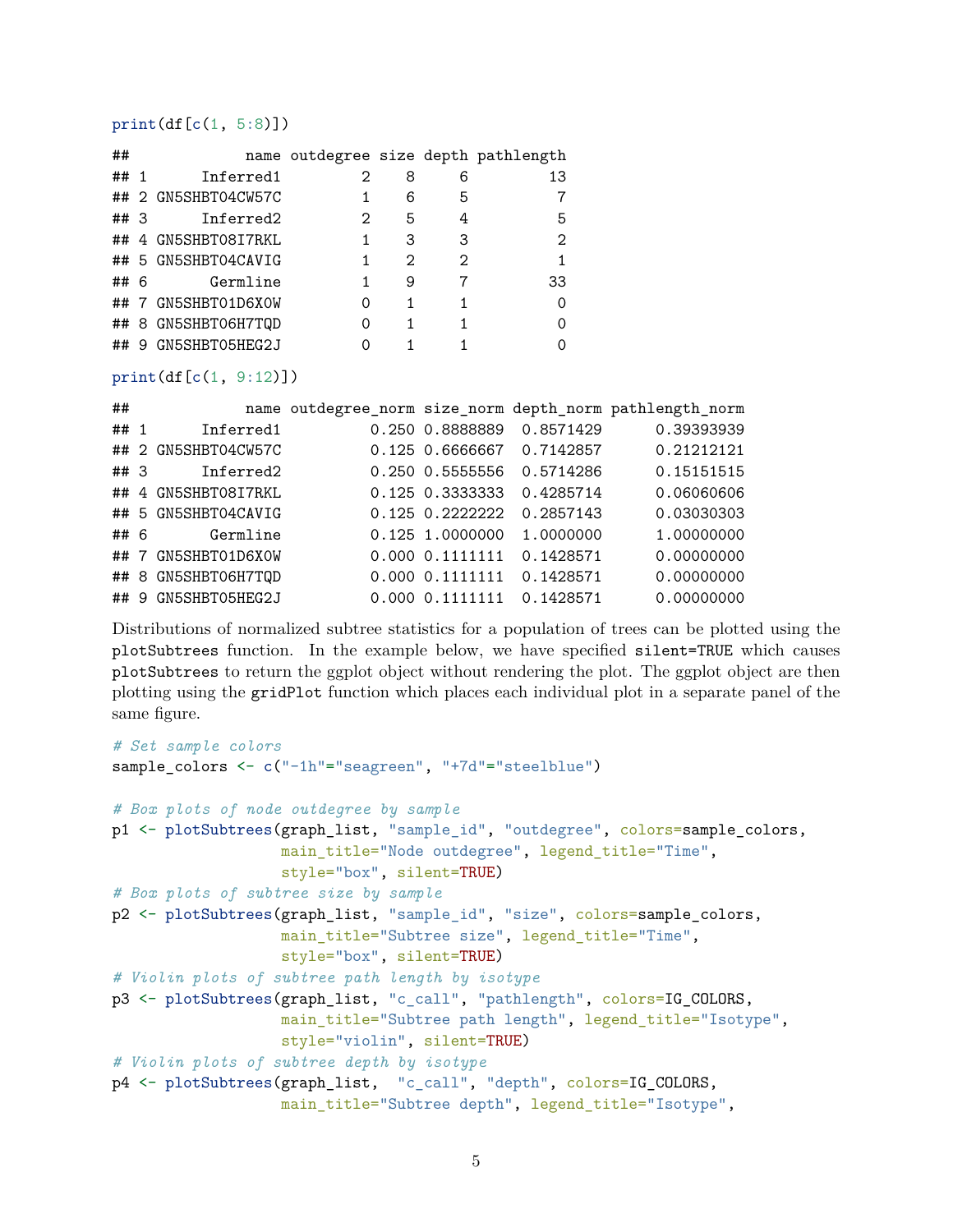#### style="violin", silent=TRUE)



#### <span id="page-5-0"></span>**Counting and testing node annotation relationships**

Given a set of annotated trees, you can determine the abundance of specific parent-child relationships within individual trees using the tableEdges function and the signficance of these relationships in population of trees using the testEdges function. Annotation relationships over edges can be calculated as direct or indirect relationships, where a direct relationship is a parent-child pair and an indirect relationship is a decent relationship that travels through another node (or nodes) first.

#### **Tabulating edges for a single tree**

Tabulating all directparent-child annotation relationships in the tree by isotype annotation can be performed like so:

```
# Count direct edges between isotypes
tableEdges(graph, "c_call")
## # A tibble: 5 x 3
## # Groups: parent [3]
## parent child count
## <chr> <chr> <int>
## 1 IGHG IGHG 2
## 2 IGHM <NA> 1
## 3 <NA> IGHG 2
## 4 <NA> IGHM 2
## 5 <NA> <NA> 1
```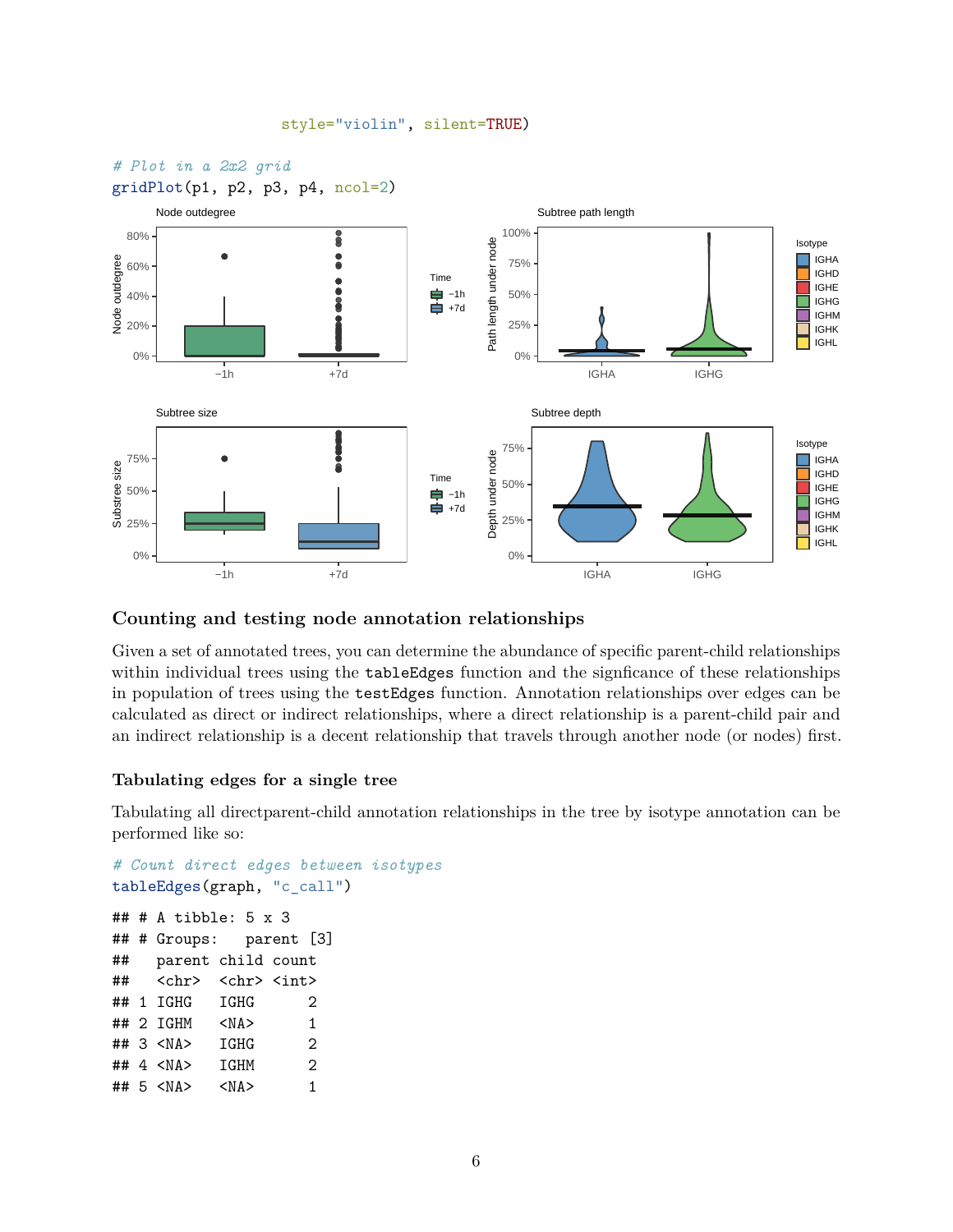The above output is cluttered with the NA annotations from the germline and inferred nodes. We can perform the same direct tabulation, but exclude any nodes annotated with either Germline or NA for c\_call using the exclude argument:

```
# Direct edges excluding germline and inferred nodes
tableEdges(graph, "c_call", exclude=c("Germline", NA))
## # A tibble: 1 x 3
## # Groups: parent [1]
## parent child count
## <chr> <chr> <int>
## 1 IGHG IGHG 2
```
As there are inferred nodes in the tree, we might want to consider indirect parent-child relationships that traverse through inferred nodes. This is accomplished using the same arguments as above, but with the addition of the indirect=TRUE argument which will skip over the excluded nodes when tabulating annotation pairs:

```
# Count indirect edges walking through germline and inferred nodes
tableEdges(graph, "c_call", indirect=TRUE, exclude=c("Germline", NA))
```
## # A tibble: 2 x 3 ## # Groups: parent [2] ## parent child count ## <chr> <chr> <int> ## 1 IGHG IGHG 2 ## 2 IGHM IGHG 2

#### **Significance testing of edges in a population of trees**

Given a population of trees, as a list of annotated igraph objects, you can determine if there is enrichment for specific annotation pairs using the testEdges function. This has the same options as tableEdges, except that the values c("Germline", NA) are excluded by default. testEdges performs a permutation test to generated a null distribution, excluding permutation of of any annotations specified to the exclude argument (these annotation remain fix in the tree). P-values output by testEdges are one-sided tests that the annotation pair is observed more often than expected.

```
# Test isotype relationships
edge_test <- testEdges(graph_list, "c_call", nperm=10)
# Print p-value table
print(edge_test)
## parent child count expected pvalue
## 1 IGHA IGHA 36 34.800000 0.0000000
## 2 IGHA IGHG 2 2.800000 0.7000000
## 3 IGHG IGHA 1 1.777778 0.5555556
## 4 IGHG IGHG 99 98.800000 0.3000000
```
*# Plot null distributions for each annotation pair* plotEdgeTest(edge\_test, color="steelblue", main\_title="Isotype Edges",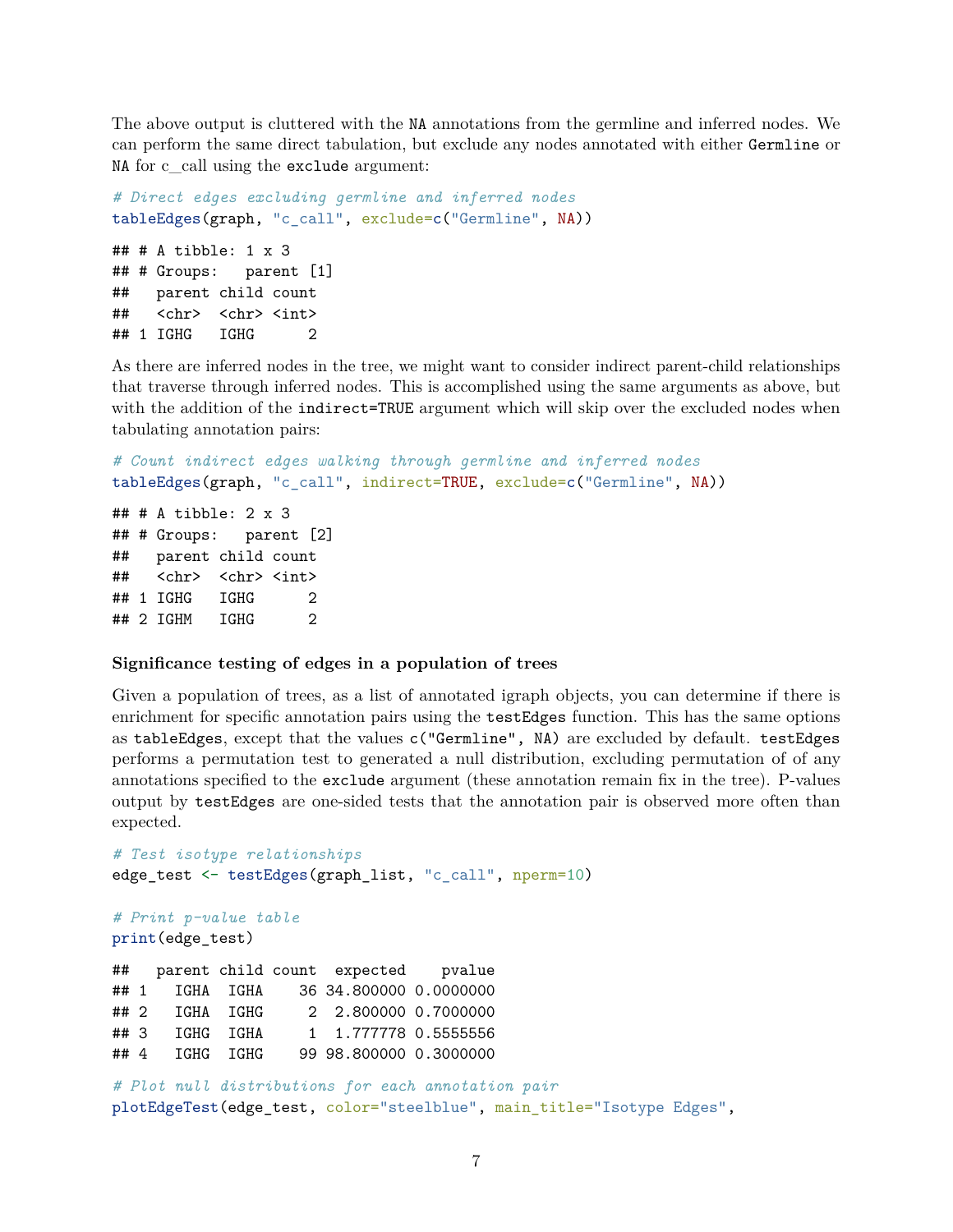

## <span id="page-7-0"></span>**Counting and testing MRCA annotations**

The most recent common ancestor (MRCA) of an Ig lineage we define herein as the most ancestral observed (or inferred) sequences in the lineage tree. Meaning, the node that is most proximal (by some measure) to the germline/root node. The getMRCA and testMRCA functions provide extraction and significance testing of MRCA sequences by annotation value, respectively.

#### **Extracting MRCAs from a tree**

Extracting the MRCA from a tree is accomplished using the getMRCA function. The germline distance criteria are as described above for getPathLengths and can be either node hops or mutational events, with or without exclusion of nodes with specific annotations. To simply extract the annotations for the node(s) immediately below the germline, you can use the  $path=steps$  argument without any node exclusion:

```
# Use unweighted path length and do not exclude any nodes
mrca_df <- getMRCA(graph, path="steps", root="Germline")
# Print subset of the annotation data.frame
print(mrca_df[c("name", "sample_id", "c_call", "steps", "distance")])
## name sample_id c_call steps distance
## Inferred1 Inferred1 <NA> <NA> 1 20
```
To use mutational distance and consider only observed (ie, non-germline and non-inferred) nodes, we specify the exclusion field (field="c\_call") and exclusion value within that field (exclude=NA):

```
# Exclude nodes without an isotype annotation and use weighted path length
mrca_df <- getMRCA(graph, path="distance", root="Germline",
```